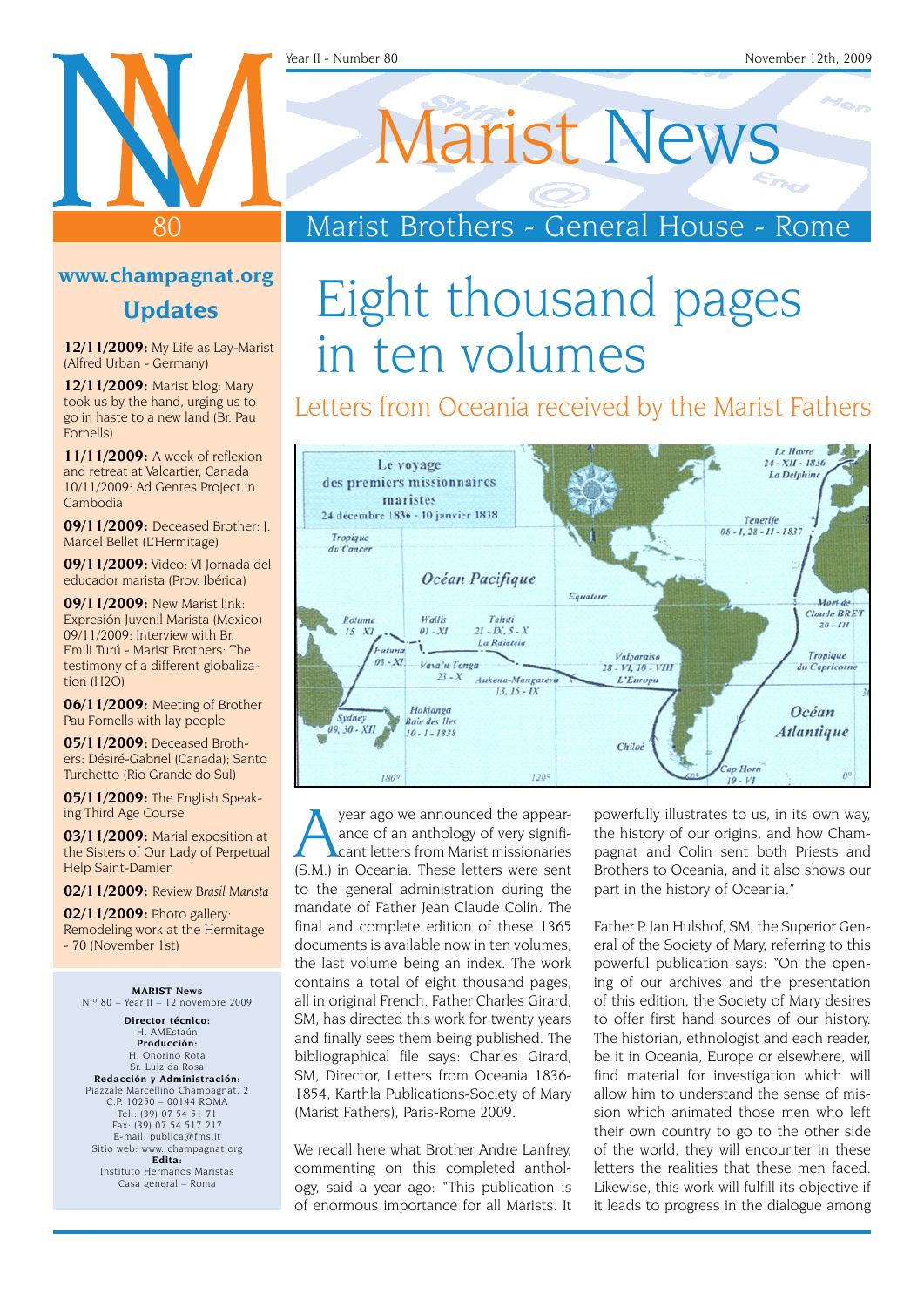cultures and civilizations."

Following the recommendations of the International Patrimony Committee, the General House of the Marist Brothers has asked for a limited number of sample copies of the complete collection. They will be sent to formation centers concerned with Marist patrimony, as well as to centers of university studies wishing to avail of this precious source of Marist history in Oceania. It

will not be sent, right now, to all Administrative Units of the Marist Brothers, but is available to those who wish to order it. It costs 300 Euros, plus the shipping costs.



# The Role of the Marist Laity in Greece

Meeting of Brother Pau Fornells with lay people

Ince Vatican Council II, the laity, men and women, have been considered as having a vocation through baptism, and have thus rediscovered their specific place in the Church.

In the heart of our Institute, the role of the laity has already been approved and more and more recognized. Nevertheless, efforts still have to be made to clarify the identity of the Marist laity from the moment it shares the charism of our Founder Marcellin Champagnat and, in consequence, becomes co-responsible for the apostolic mission of the Marist Brothers.

Within the framework of this reflection, which has been going on for some time and continues in all the Provinces, Brother Pau Fornells, who heads the Bureau of the Marist Laity and who co-ordinated the project of drawing up the document entitled « Around the same table», came to Greece on 30th October. During his stay in Athens, he first visited the two Marist establishments, the Lycée Léonin of Néa Smyrni and the Lycée Léonin of Patissia, and spoke to the students – young men and women – who, aware of the various social problems, had already taken part in meetings and activities concerning the defence of the Rights of the Child. The following day, Saturday 31 October, he had a meeting at the Lycée Léonin



of Néa Smyrni with 150 of the teachers and staff of the two Marist schools, who had expressed their desire to hear him and ask him some questions. After a brief introduction by the Director General of the Lycée Léonin of Néa Smyrni, Br. Mathieu Lévantinos, and the presentation of his work by the representative of the Brother Provincial in Greece, Br. Ignace Capétanios, Brother Pau spoke on the topic of the Marist Laity throughout the world. During his talk, he emphasized the necessity of the laity becoming more and more active in the Marist mission especially among the most impoverished and neglected youth. This involvement should not be limited to a simple collaboration with the Brothers nor even with the lay partnership; it is necessary for lay people to feel themselves truly co-responsible in the task of educating the children and bringing them to Je-

sus Christ after the model of the Virgin Mary. At the end of his talk, he referred to the common road being travelled hand in hand by the Brothers and lay people in the mixed communities, in the educational works, or in the activities of social solidarity.

Then Brother Pau met with the members of the four Marist Fraternities in Greece, was informed about their activities, and expressed once again his admiration for their mixed composition (Orthodox and Catholics) and their ecumenical spirit.

All of us members of the Marist Community in Greece, Brothers and lay people, thank Brother Pau for his visit among us and his contribution towards the clarification of the identity and role of the laity, and we wish him 'bon courage' in his mission.

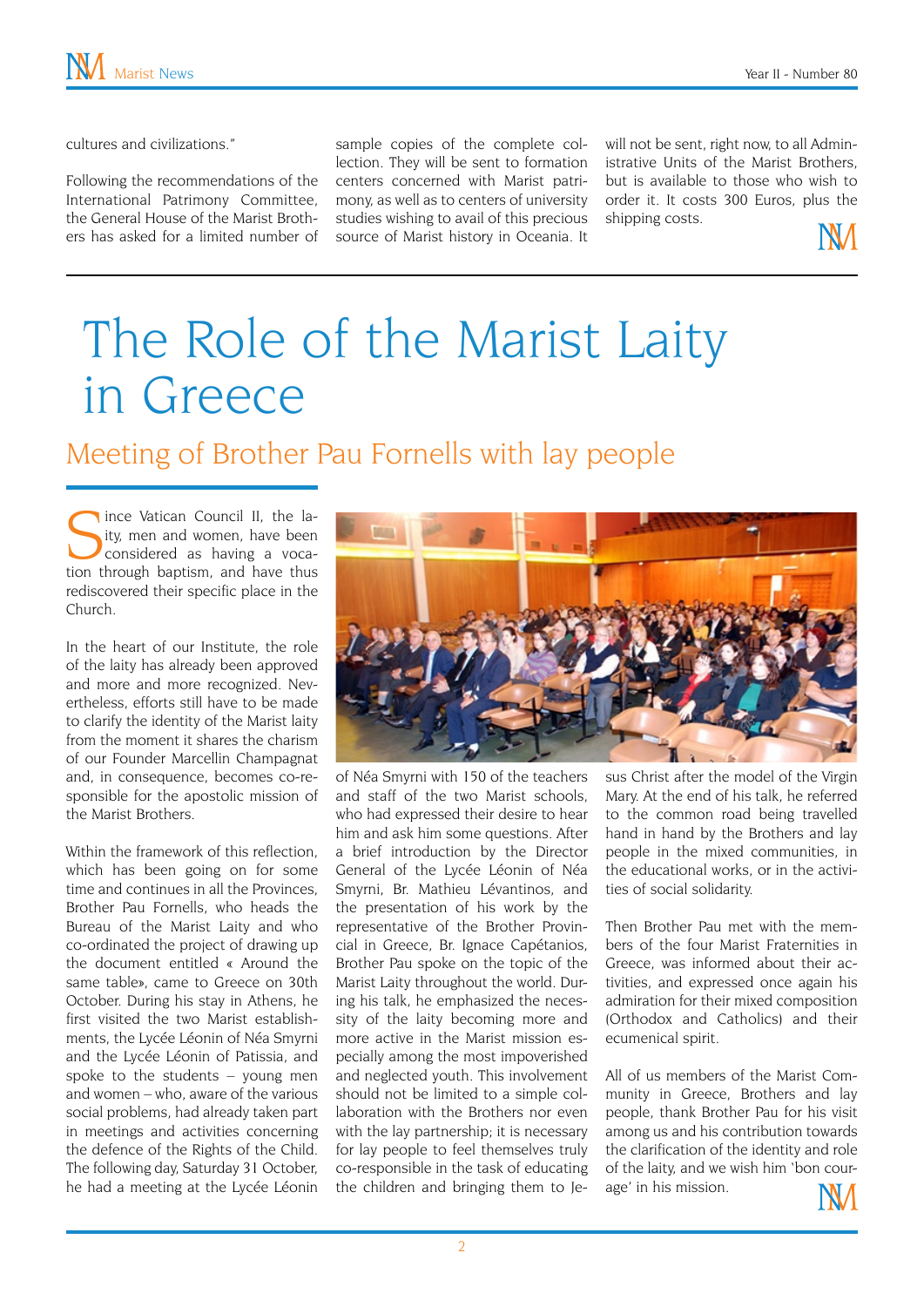# Ad Gentes Project in Cambodia

### A "United Nations" Pickup Truck

It is not a powerful 4x4 truck with<br>tinted windows, radial tires, rein-<br>forced cockpit or other special fea-<br>tures. No trademark, seal or logo apt is not a powerful 4x4 truck with tinted windows, radial tires, reinforced cockpit or other special feapears on its doors, no special plates with white letters, no powerful telecommunications antenna. Nor will you find any "blue helmets" riding inside.

But the vehicle is an expression of what might be deemed the "United Nations," because crammed inside you will find: two South Koreans, a Ghanaian, three French people, two Colombians, an Ecuadorian, a Zimbabwean, two Italians, four Cambodians (including two ethnic Vietnamese) and an Indian. The various skin tones, countenances, and hair styles - male and female - match the concert of languages that can be heard. Native tongues and foreign are spoken with the particular accents which arise when all are doing their utmost to be understood and to understand!

The goal of the journey is simple: to visit the buildings which are slowly rising, eventually to comprise a school, a library and a job training center. And after the school is built? Well, then the local children and youth will have access to the kinds of knowledge and skills which can answer to their hopes and dreams of a better future.

Brothers Francis Attha (Ad Gentes Project leader in Cambodia), Leonard Brito and Diego Zawadzky went to Prey Veng at the invitation of Bishop Antonysamy Susairaj, Apostolic Prefect of Kompong Cham, to attend the monthly meeting of Christian community leaders. The pastoral services of the Prefecture are under the direction of the following groups: the Thai community of Sister Lovers of the Cross, the Sisters of



Providence of Portieux, the Paris Foreign Mission Society, the Yarumal Foreign Mission Society of Colombia, the Korea Mission Society and the Italian Mission Society.

Our intention is twofold: to demonstrate in concrete fashion our resolve to advance in the acquisition of the Khmer language by visiting different villages; and to explore the possibilities of a Marist presence in the northeastern sector of Cambodia which ranges from the Mekong River to the border with Laos and Vietnam

Participating in the meeting on this occasion gave us the opportunity to attend the consecration of the new Prey Veng parish church (a simple, beautiful wooden structure that has reused some pillars from another building dating from the nineteenth century). Fr, Charlie Dietmeier, associated with the Maryknoll Lay group, informed

us of a project for helping the deaf. The Maryknollers intend to expand the project into this part of the country. According to Fr. Dietmeier's data, there are in Cambodia about forty-nine thousand deaf people of whom ninety percent do not receive the slightest attention. For example, they have not been able to develop any language of communication, a fact which makes them a highly vulnerable population, the poorest of the poor. One of the activities that may be undertaken on their behalf is related to the above mentioned school now under construction.

Our journey offered us a new opportunity to experience the presence of the Kingdom "here and now": the Nations all United in the love of God, in response to His missioning, united in the desire to be the presence of the Church among the poor, in a spirit of community and solidarity.